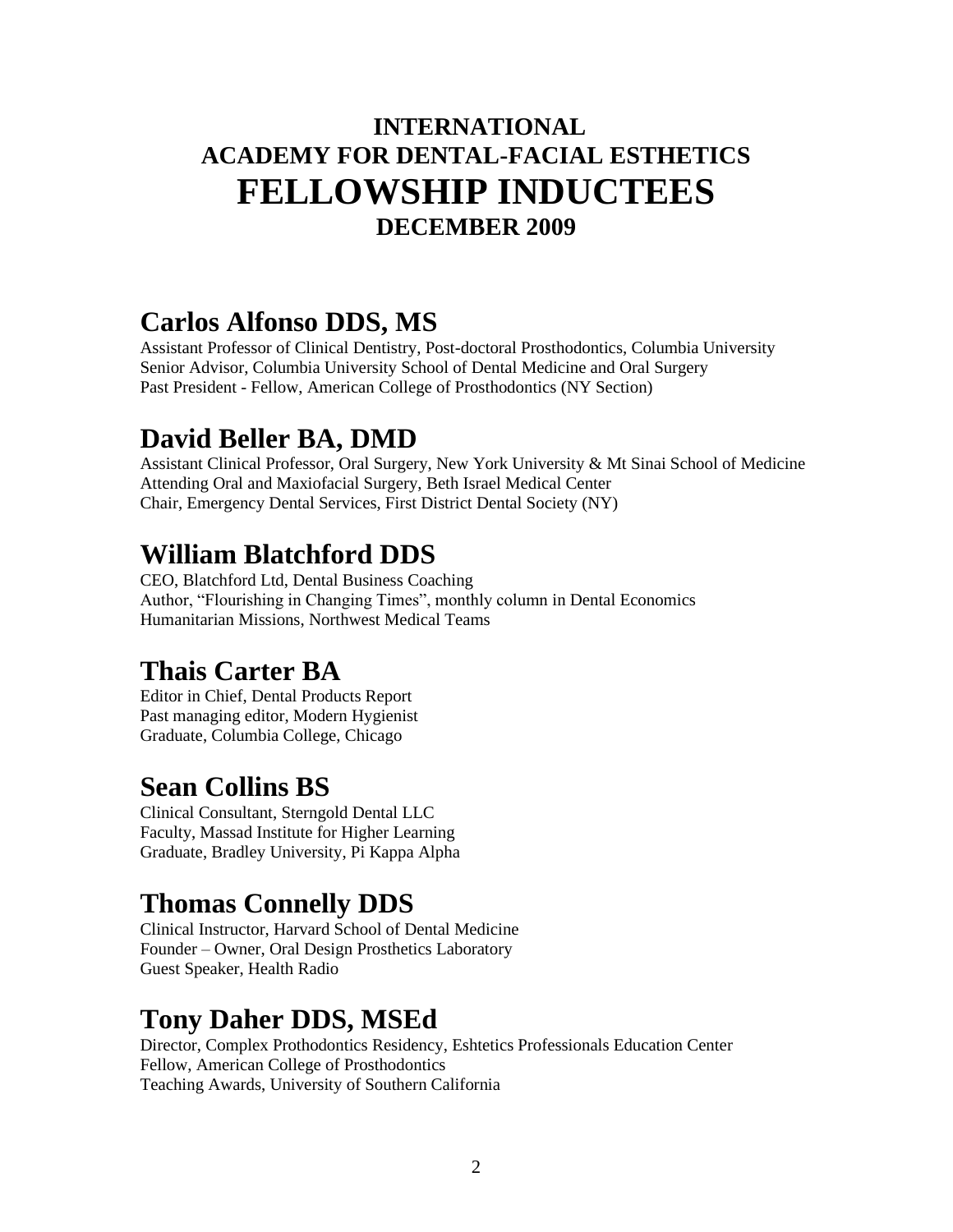#### **Zarko Jack Danilov AA**

Instructor, Geneva Dental Institute of Sacramento Research & Development Team, Swissdent Master Dental Technician

## **Tony Dibb DDS**

Publisher, Dental News (Middle East)

## **Mark Steven Dinowitz BS, DDS**

Instructor, Clinical & Pre-Clinical Restorative Dentistry, NYU College of Dentistry President, Russian American Dental Association Member, Dental Volunteers to Israel (NY Chapter)

## **John Dolan BA**

Publisher, Elsevier Dentistry Past Editor, McGraw Hill Volunteer of the Year, Trinity Parish

## **Robert Eisinger BS, DDS**

50+ year member, ADA 25-year member, 9<sup>th</sup> District Dental Society Graduate, University of Illinois, Dewey School of Orthodontics

## **Mostafa El-Sherif BDS, MScD, PhD, DMD**

Board of Trustees, Concord Hospital Vice President, Board of Directors, Tufts University Assistant Professor, Restorative Dentistry, OU College of Dentistry

## **Otton Fernandez DDS, Cert Prostho, MSc**

Director, Graduate Program in Odontology, University of Costa Rica Director, Professional Masters in Prosthodontics, University of Costa Rica Advanced Specialist, Prosthodontics

# **Lily Garcia BA, DDS, Cert. Protho, MSc Prostho**

Professor, University of Texas Health Science Center, San Antonio Texas Chair & Associate Professor, Department of Prosthodontics UTHSCA, San Antonio Texas Vice President and Fellow, American College of Prosthodontics

## **Ron Goodlin DDS**

Director, Canadian Institute of Cosmetic Dental Education Board of Directors, American Academy of Cosmetic Dentistry President, Toronto Academy of Cosmetic Dentistry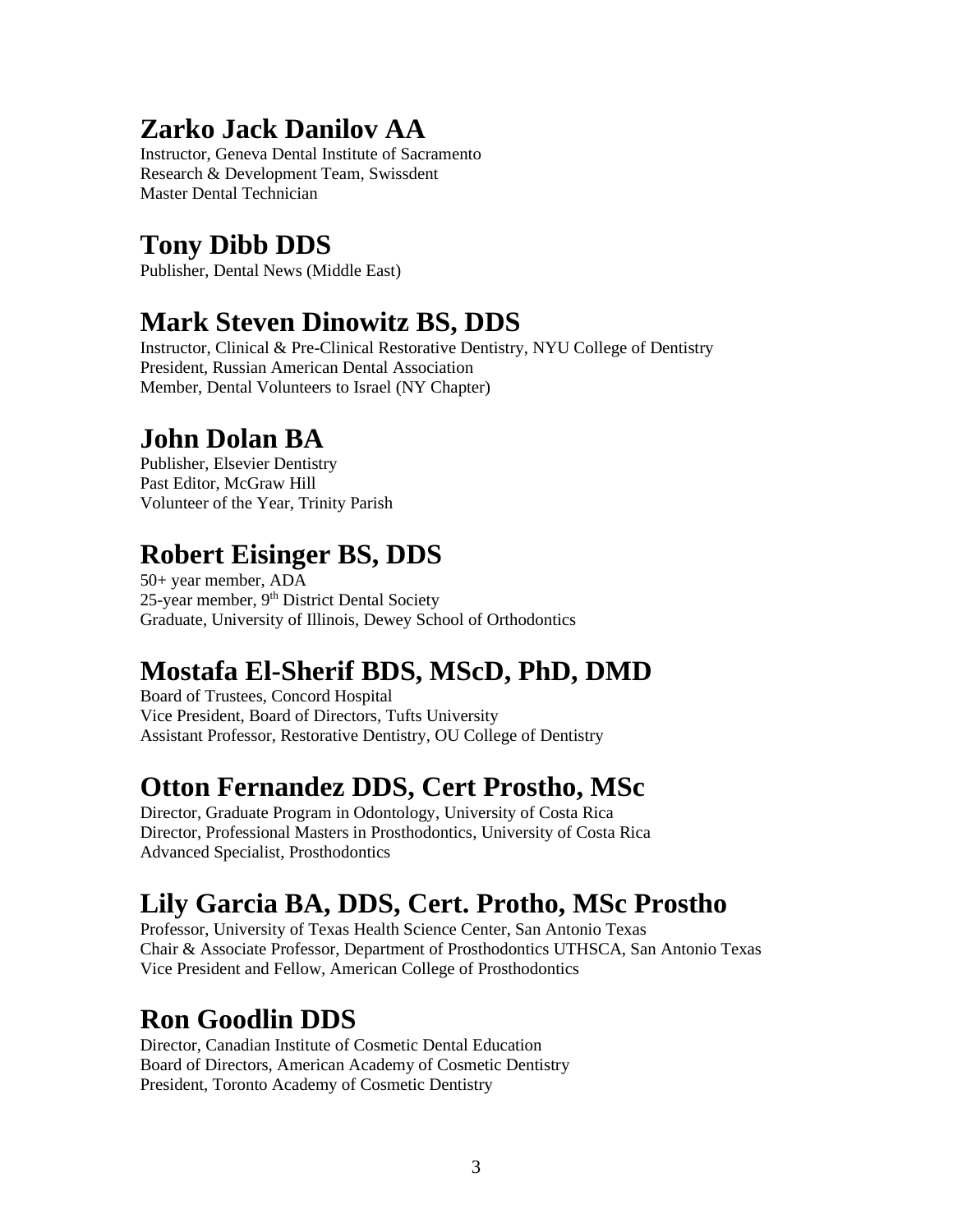#### **James Jesse DDS**

Associate Professor, Restorative Dentistry, Loma Linda University (CA) Assistant Professor, Restorative Dentistry, Columbia University (NY) Director, Clinical Instructor, Masters of Laser Dentistry Training Program

## **Ron Johnston CDT**

Vice President, Stern Empire Dental Laboratory Member, Dental Laboratory Association of Texas 30-year Milestone, National Board for Certification in Dental Laboratory Technology

## **Martin Jörgen DDS**

Professor, Laser Medicine, University of Seville, Spain Guest lecturer, Aesthetic Laser Medicine Post Graduate Study, EMA University Greifswald President, German Association for Cosmetic Dentistry

## **Richard June BS, MS, DDS**

President, Peoria District Dental Society Co-host, Internet radio talk show "Dentistry for Baby Boomers" Participant, Illinois State Dental Society – Donated Dental Services (20 years)

### **Ron Kaminer BA, DDS**

Attending, Peninsula Hospital, Queens Director, Masters Institute of Laser Dentistry Training Program Mastership, World Clinical Laser Institute

## **William Knowles BCC Cert**

Consultant, GDIT Chairman, Taconic High School Advisory Board Coordinator, Harley Davidson Motor Company

#### **Marc Liechtung BS, DMD**

Chairman & President, Snap-on-Smile Advanced Fellowship, Cosmetic & Restorative Dentistry, University of Pennsylvania Top 100 Clinicians, Dentistry Today

## **David Little BA, DDS**

Adjunct Professor, University of Texas Health Science Center Board Member, UTHSCA Dental School Editorial Board, Practical Procedures and Aesthetic Dentistry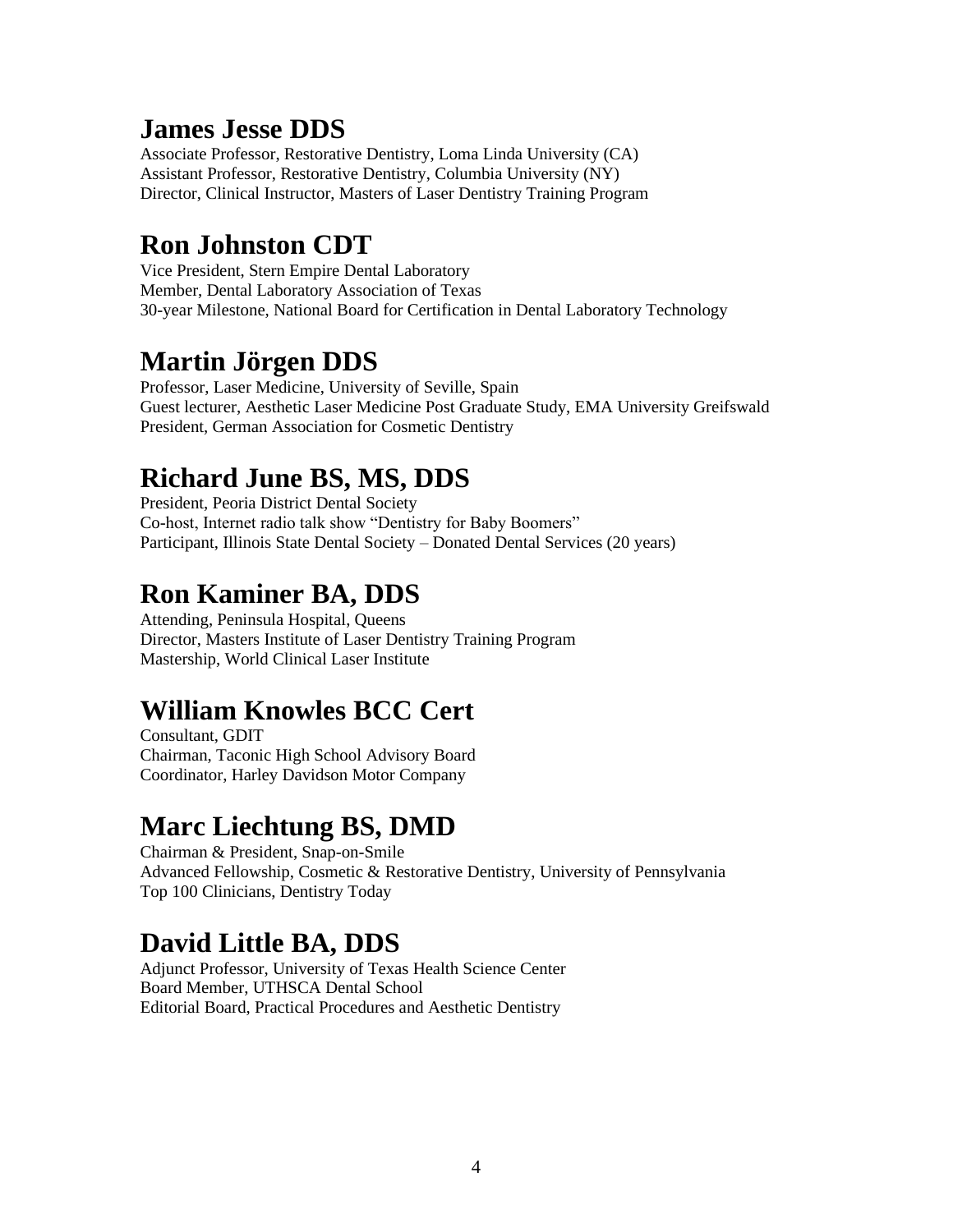#### **William Lobel BA, DMD**

Assistant Clinical Professor, Tufts University School of Dentistry Co-Chair, Scientific Hands On programs, Yankee Dental Congress Fellow, American College of Dentistry, American Academy of Dental Science

## **Noshir Mehta BDS, MS Perio, DMD**

Associate Dean, International Relations, Tufts University Editor in Chief, Dentistry India Visiting Professor, Dental & Post-Graduate Division on Craniofacial Pain, Donau University

## **Adel Michael CMA**

President, Den-Mat Holdings Past CFO Mentor Corporation Certified Accountant, USA and Canada

## **Michael Miyasaki BS, DDS**

Clinical Director, Las Vegas Institute Director of International Relations, Las Vegas Institute

### **Barkley Payne BA**

Executive Director, ADA Foundation Director of Development, Louisville Orchestra Honorary Fellowship, American College of Dentists

## **Luc Portalier DDS, DMD**

Assistant Professor, Restorative Dentistry, Geneva Dental School Accredited, American Academy of Cosmetic Dentistry Founder, "Smiles Beyond Borders" – Free Dental Care to Thailand, Philippines, Uganda

#### **Janhavi Rane BA, DDS**

Program Chair, Indian Dental Convention Human Relations Council, Plainsboro Township President, Mercer County Dental Society (NJ)

## **Wayne Rees**

Founder & President, LED Dental Inc Founder & VP, Image FX Founder & VP DICOM Imaging (now Kodak imaging)

#### **Edward Santucci BS, DMD, Cert Perio**

Clinical Director, Dentsply Caulk Fellow, Academy of Dental Materials Assistant Professor, UNDNJ Dental School